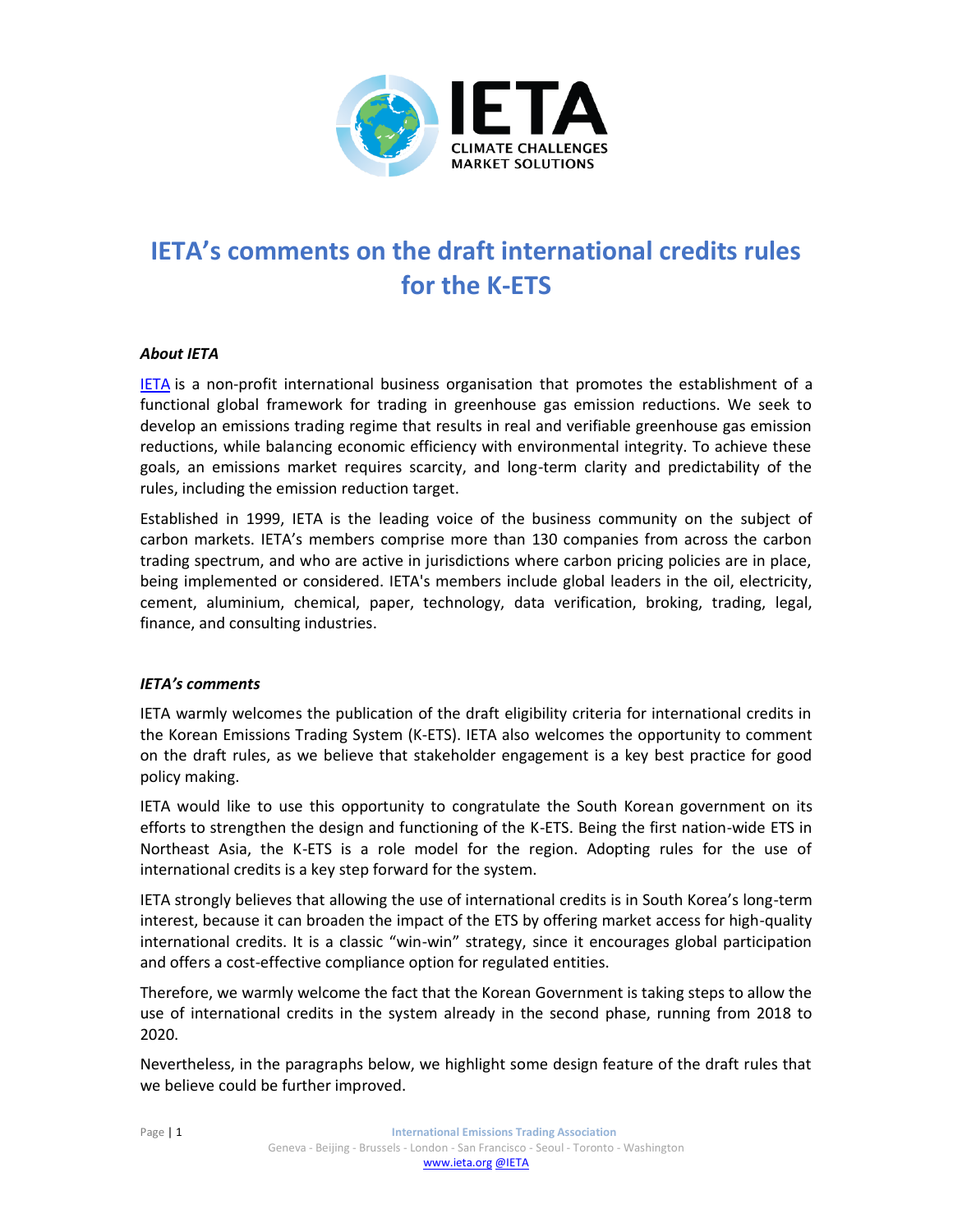

IETA recognises that the use of international credits must operate within well-defined parameters. Allowing an uncontrolled flow of credits is not a sustainable solution for an ETS, because it may not drive sufficient investment in abatement strategies within the covered sectors. Nevertheless, we believe that the draft rules in their current form would result in an extremely low level of supply, preventing K-ETS participants to access a wider pool of lower-cost abatement options.

International units eligible for compliance under the K-ETS should include various internationally-recognised standards for emissions reduction credits generated by project-based mechanisms. We are supportive of the South Korean government's proposed approach of using credits from the Clean Development Mechanism, but we would also encourage the government to consider the use of credits issued under other internationally recognized, high-quality standards, such as ACR, CAR and VCS. REDD+ credits should also be considered, as they represent an essential resource to meet the long-term target to the Paris Agreement. The use of established third-party programs is an excellent means of using existing requirements and infrastructure to facilitate the development of a robust market that can ensure a sufficient amount of international credits are available to the market to meet total potential industry demand as early as possible.

Moreover, the fate of the CDM programme post-2020 is still being decided by UNFCCC negotiations. At the same time, supply and demand trends for international credits under the Paris Agreement are difficult to predict and will depend on the rules that are currently being drafted. Therefore, it is even more important that the K-ETS has a diversified approach to eligible credits, which should include other programs that will continue to operate and provide high-quality units.

Moreover, IETA would encourage the South Korean government to consider broadening the eligibility criteria. We believe that the current requirements would result in a very narrow pipeline of eligible projects, leading to a low level of supply of international credits. Allowing companies to access a wider pool of lower-cost abatement options will help them diversify their compliance strategy and would also result in a broader range of co-benefits associated to different types of projects. Broadening the eligibility criteria, and consequently allowing more international credits into the market, can also help Korea meet its 2020 target more costeffectively.

Looking at the historical trends over the first years of operation in the K-ETS, the demand for Korean Offset Credits (KOC) has always been extremely high, with the eligible credits being virtually sold out. We believe that potential demand for international credits would be similarly high, and we worry that the level of supply resulting from the draft rules would not be able to meet it. Enabling more international credits to be used in the market, together with other measures such as allowing third-party trading, have the potential to alleviate the liquidity issues experienced by the K-ETS. The Korean Government should also consider the possibility of progressively increasing over time the percentage of international credits allowed in the market, if demand proves to be strong and stable.

Finally, the K-ETS framework should also contain provisions for the inclusion, in the post-2020 period, of international units developed under the Paris Agreement. Articles 5 and 6 of the Paris